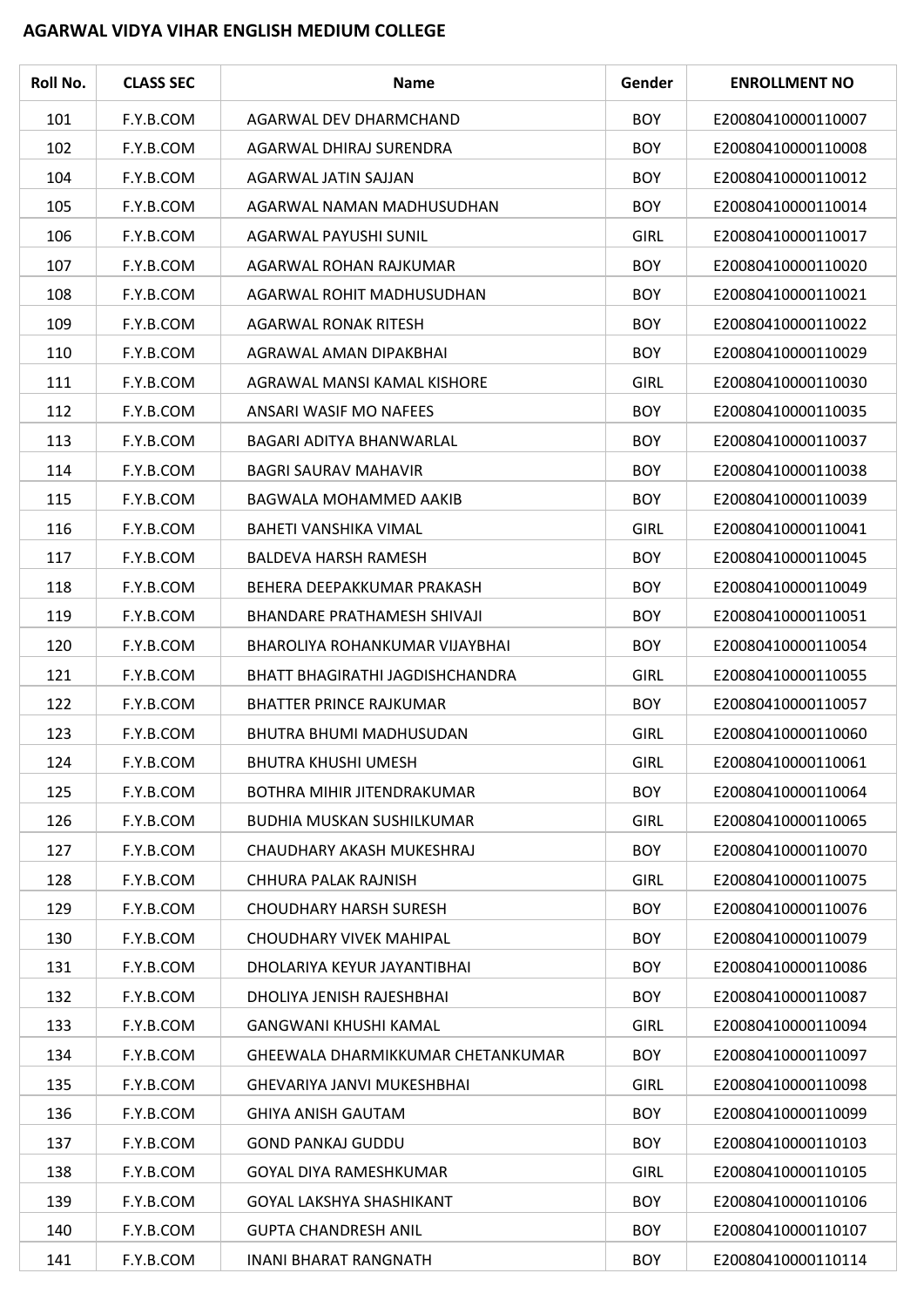| Roll No. | <b>CLASS SEC</b> | <b>Name</b>                       | Gender      | <b>ENROLLMENT NO</b> |
|----------|------------------|-----------------------------------|-------------|----------------------|
| 142      | F.Y.B.COM        | <b>JAIN ANUJ MUKESH</b>           | <b>BOY</b>  | E20080410000110117   |
| 143      | F.Y.B.COM        | <b>JAIN KARESH JITENDRA</b>       | <b>BOY</b>  | E20080410000110125   |
| 144      | F.Y.B.COM        | <b>JAIN KARTIK NEMICHAND</b>      | <b>BOY</b>  | E20080410000110126   |
| 145      | F.Y.B.COM        | JAIN MANSI ASHOK                  | <b>GIRL</b> | E20080410000110131   |
| 146      | F.Y.B.COM        | <b>JAIN NAITIK JAGDISH</b>        | <b>BOY</b>  | E20080410000110133   |
| 147      | F.Y.B.COM        | JAIN PIYUSHKUMAR MUKESHKUMAR      | <b>BOY</b>  | E20080410000110134   |
| 148      | F.Y.B.COM        | <b>JAIN PREM ASHOK</b>            | <b>BOY</b>  | E20080410000110135   |
| 149      | F.Y.B.COM        | <b>JAIN SHRUTI NAVEEN</b>         | <b>GIRL</b> | E20080410000110140   |
| 150      | F.Y.B.COM        | JANGID DIVYA BALARAM              | <b>GIRL</b> | E20080410000110142   |
| 151      | F.Y.B.COM        | <b>JHA SAKET DILIP</b>            | <b>BOY</b>  | E20080410000110147   |
| 152      | F.Y.B.COM        | <b>JOSHI AMIT BHANWARLAL</b>      | <b>BOY</b>  | E20080410000110149   |
| 153      | F.Y.B.COM        | <b>JOSHI DEVKISHAN MANGILAL</b>   | <b>BOY</b>  | E20080410000110150   |
| 154      | F.Y.B.COM        | JUNEJA HIMANSHU NARESHKUMAR       | <b>BOY</b>  | E20080410000110151   |
| 155      | F.Y.B.COM        | <b>KHAITAN KRISH LALIT</b>        | <b>BOY</b>  | E20080410000110153   |
| 156      | F.Y.B.COM        | KHURANA MEET SANJAY               | <b>BOY</b>  | E20080410000110159   |
| 157      | F.Y.B.COM        | KOTHARI PAYALBEN NARENDRABHAI     | <b>GIRL</b> | E20080410000110161   |
| 158      | F.Y.B.COM        | KUKADIYA HARMIT GANESHBHAI        | <b>BOY</b>  | E20080410000110162   |
| 160      | F.Y.B.COM        | <b>MAKKAR RAVNEET SINGH</b>       | <b>BOY</b>  | E20080410000110171   |
| 161      | F.Y.B.COM        | MALVIYA NIKITA RAMESH             | <b>GIRL</b> | E20080410000110176   |
| 162      | F.Y.B.COM        | <b>MANANI UNNATI VIJAY</b>        | <b>GIRL</b> | E20080410000110177   |
| 163      | F.Y.B.COM        | MANDAL BHARTIKUMARI RAMBHAROS     | <b>GIRL</b> | E20080410000110178   |
| 164      | F.Y.B.COM        | <b>MANIHAR PARTH RAJESH</b>       | <b>BOY</b>  | E20080410000110180   |
| 165      | F.Y.B.COM        | MEHTA MASUMI PRADEEPKUMAR         | <b>GIRL</b> | E20080410000110183   |
| 166      | F.Y.B.COM        | MEWARA JIGYASA PRAKASH            | <b>GIRL</b> | E20080410000110185   |
| 167      | F.Y.B.COM        | MIDHA VANSH GOPAL                 | <b>BOY</b>  | E20080410000110186   |
| 168      | F.Y.B.COM        | MISHRA MANISH PARMESHBHAI         | <b>BOY</b>  | E20080410000110190   |
| 169      | F.Y.B.COM        | MISTRY PRACHI ANIL                | <b>GIRL</b> | E20080410000110192   |
| 170      | F.Y.B.COM        | <b>MODI RONAK MOHAN</b>           | <b>BOY</b>  | E20080410000110194   |
| 171      | F.Y.B.COM        | <b>MORE HARSH PUSHKAR RAJ</b>     | <b>BOY</b>  | E20080410000110196   |
| 172      | F.Y.B.COM        | NYATI PRASHANT RADHESHYAM         | <b>BOY</b>  | E20080410000110202   |
| 173      | F.Y.B.COM        | OJHA GANGADHAR KAILASH            | <b>BOY</b>  | E20080410000110203   |
| 174      | F.Y.B.COM        | PAHADIYA PRIYANSHI MUKESH         | <b>GIRL</b> | E20080410000110204   |
| 175      | F.Y.B.COM        | PAL ASHUTOSH SHYAMLAL PAL         | <b>BOY</b>  | E20080410000110205   |
| 176      | F.Y.B.COM        | PANCHAL PARTH HIRENKUMR           | <b>BOY</b>  | E20080410000110207   |
| 177      | F.Y.B.COM        | PAREEK SHASHI SHYAMSUNDAR         | <b>BOY</b>  | E20080410000110212   |
| 178      | F.Y.B.COM        | PAREEK SHUBHAM MAHAVIRPRASAD      | <b>BOY</b>  | E20080410000110213   |
| 179      | F.Y.B.COM        | PARIDA KRISHNANARAYAN RAM CHANDRA | <b>BOY</b>  | E20080410000110214   |
| 180      | F.Y.B.COM        | PATEL DEV PRAVINKUMAR             | <b>BOY</b>  | E20080410000110219   |
| 181      | F.Y.B.COM        | PATEL DHRUVIBEN PRAVINBHAI        | <b>GIRL</b> | E20080410000110221   |
| 182      | F.Y.B.COM        | PATEL HARSH ASHOKBHAI             | <b>BOY</b>  | E20080410000110222   |
| 183      | F.Y.B.COM        | PATEL HARSH BHUPENDRA             | <b>BOY</b>  | E20080410000110223   |
| 184      | F.Y.B.COM        | PATEL JAINIK CHETAN               | <b>BOY</b>  | E20080410000110224   |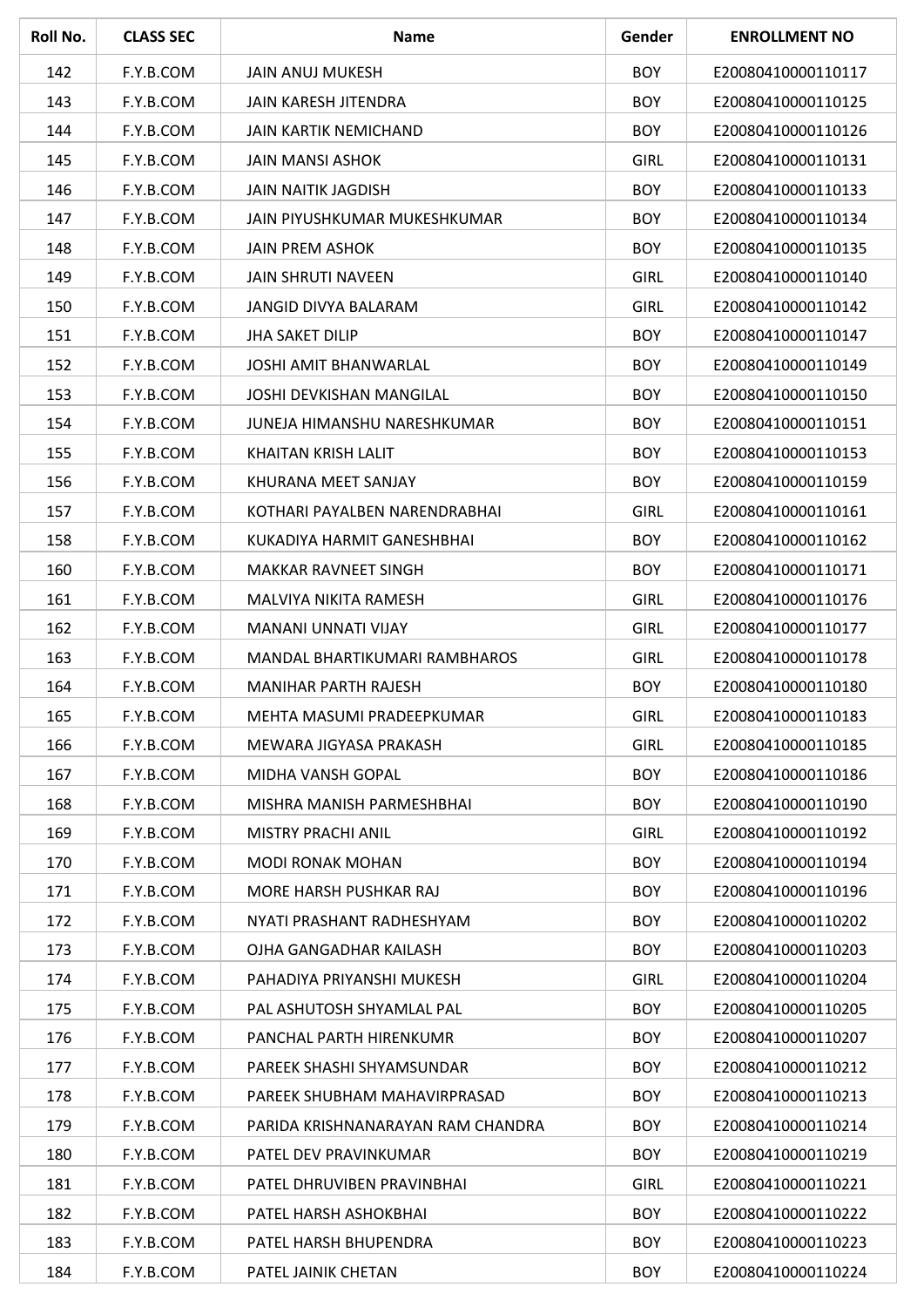| Roll No. | <b>CLASS SEC</b> | <b>Name</b>                        | Gender      | <b>ENROLLMENT NO</b> |
|----------|------------------|------------------------------------|-------------|----------------------|
| 185      | F.Y.B.COM        | PATEL JAYVIN MANISHBHAI            | <b>BOY</b>  | E20080410000110225   |
| 186      | F.Y.B.COM        | PATEL MAULI VINODBHAI              | <b>GIRL</b> | E20080410000110230   |
| 187      | F.Y.B.COM        | PATEL MEET DILIPBHAI               | <b>BOY</b>  | E20080410000110231   |
| 188      | F.Y.B.COM        | PATEL PRATHNA BRIJESHBHAI          | <b>GIRL</b> | E20080410000110233   |
| 189      | F.Y.B.COM        | PATEL VANSIKA VINODBHAI            | <b>GIRL</b> | E20080410000110234   |
| 190      | F.Y.B.COM        | PATHAK TANNU PRAMOD                | <b>GIRL</b> | E20080410000110236   |
| 191      | F.Y.B.COM        | PATHAN ADNAN HUSSAINBHAI           | <b>BOY</b>  | E20080410000110237   |
| 192      | F.Y.B.COM        | PATWA JEET SANJAY                  | <b>BOY</b>  | E20080410000110241   |
| 193      | F.Y.B.COM        | PODDAR SHASHWAT NIRAJ              | <b>BOY</b>  | E20080410000110244   |
| 194      | F.Y.B.COM        | RAJPUT ABHISHEK VIMAL              | <b>BOY</b>  | E20080410000110254   |
| 195      | F.Y.B.COM        | RAMAVAT VIKRAM SURESH              | <b>BOY</b>  | E20080410000110257   |
| 196      | F.Y.B.COM        | RASSAWALA HUZAIFA ZOHER            | <b>BOY</b>  | E20080410000110261   |
| 197      | F.Y.B.COM        | RATHOD DIXIT MANOJ                 | <b>BOY</b>  | E20080410000110267   |
| 198      | F.Y.B.COM        | RATHOD SHIVRAJSINGH GOPALSINGH     | <b>BOY</b>  | E20080410000110268   |
| 199      | F.Y.B.COM        | SANEPARA VEDANT JAGDISH            | <b>BOY</b>  | E20080410000110273   |
| 200      | F.Y.B.COM        | SANGANI NAVYA JIGNESH SANGANI      | <b>BOY</b>  | E20080410000110274   |
| 201      | F.Y.B.COM        | SANGHAVI AAGAM MILANKUMAR          | <b>BOY</b>  | E20080410000110275   |
| 202      | F.Y.B.COM        | SANKLECHA PRATHAM MAHESH           | <b>BOY</b>  | E20080410000110276   |
| 203      | F.Y.B.COM        | SETHIA DIPTI SUSHILKUMAR           | <b>GIRL</b> | E20080410000110285   |
| 204      | F.Y.B.COM        | SHAH AYUSH JITEN                   | <b>BOY</b>  | E20080410000110286   |
| 205      | F.Y.B.COM        | SHAH DEEP RAJENDRAKUMAR            | <b>BOY</b>  | E20080410000110290   |
| 206      | F.Y.B.COM        | SHAH HARSH JIGNESHBHAI             | <b>BOY</b>  | E20080410000110292   |
| 207      | F.Y.B.COM        | SHAH KHUSHI MEHULKUMAR             | <b>GIRL</b> | E20080410000110294   |
| 208      | F.Y.B.COM        | <b>SHAH KRISH PIYUSH</b>           | <b>BOY</b>  | E20080410000110295   |
| 209      | F.Y.B.COM        | SHAH PRINCY BHUPENDRABHAI          | <b>GIRL</b> | E20080410000110296   |
| 210      | F.Y.B.COM        | SHAH RISHI ANILBHAI                | <b>BOY</b>  | E20080410000110297   |
| 211      | F.Y.B.COM        | SHAH VISHVA HIRENKUMAR             | <b>BOY</b>  | E20080410000110299   |
| 212      | F.Y.B.COM        | SHAH VISHWA SEJALKUMAR             | <b>BOY</b>  | E20080410000110300   |
| 213      | F.Y.B.COM        | SHARMA ASUTOSH RADHAVALLABH        | <b>BOY</b>  | E20080410000110304   |
| 214      | F.Y.B.COM        | SHARMA DHIRAJ KUMAR JAGDISH SHARMA | <b>BOY</b>  | E20080410000110305   |
| 215      | F.Y.B.COM        | SHARMA KESHAV SATYANARAYAN         | <b>BOY</b>  | E20080410000110309   |
| 216      | F.Y.B.COM        | SINGH BHARAT SHELENDRA             | <b>BOY</b>  | E20080410000110318   |
| 217      | F.Y.B.COM        | SINGH SAHIL UMESH                  | <b>BOY</b>  | E20080410000110322   |
| 218      | F.Y.B.COM        | SINGHI SANJANA RAJESH              | <b>GIRL</b> | E20080410000110326   |
| 219      | F.Y.B.COM        | SINH KANHAIYA UMESH                | <b>BOY</b>  | E20080410000110327   |
| 220      | F.Y.B.COM        | SOMANI PRATHAM SUNIL               | <b>BOY</b>  | E20080410000110329   |
| 221      | F.Y.B.COM        | SONI KUMARI NEETU                  | <b>GIRL</b> | E20080410000110330   |
| 222      | F.Y.B.COM        | THAKUR ANIKET RAKESH               | <b>BOY</b>  | E20080410000110340   |
| 223      | F.Y.B.COM        | TINWALA HUZAIFA MOHAMMED TASNEEM   | <b>BOY</b>  | E20080410000110343   |
| 224      | F.Y.B.COM        | TIWARI ARCHIT DHARMENDRA           | <b>BOY</b>  | E20080410000110344   |
| 225      | F.Y.B.COM        | UPADHYAY PRACHI BHRAMDEV           | <b>GIRL</b> | E20080410000110349   |
| 226      | F.Y.B.COM        | VADERA YASH RAJESH                 | <b>BOY</b>  | E20080410000110350   |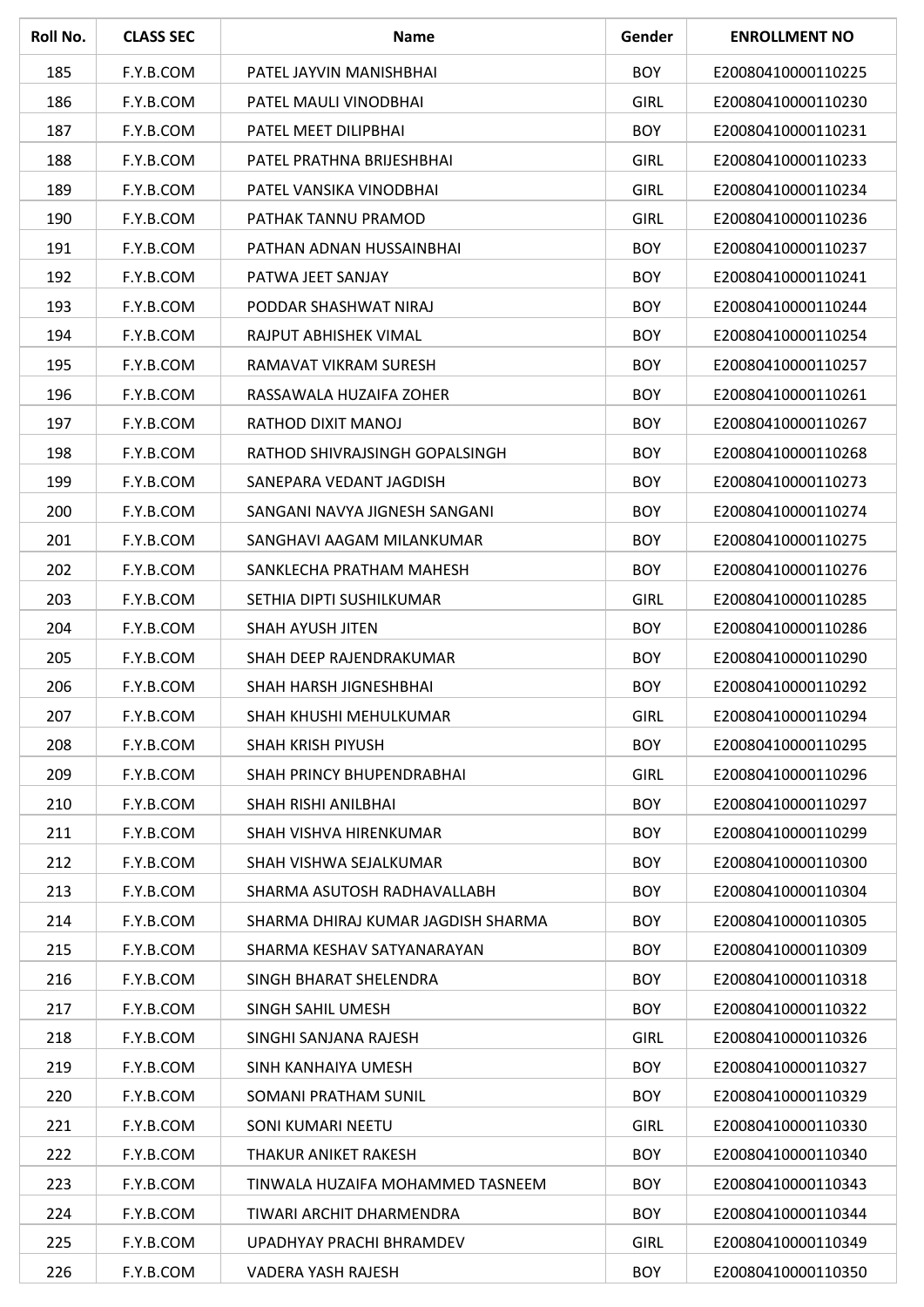| Roll No. | <b>CLASS SEC</b> | <b>Name</b>                       | Gender      | <b>ENROLLMENT NO</b> |
|----------|------------------|-----------------------------------|-------------|----------------------|
| 227      | F.Y.B.COM        | VAGHANI KHUSH SURESHBHAI          | <b>BOY</b>  | E20080410000110351   |
| 228      | F.Y.B.COM        | VANDRA GAUTAM YOGESHBHAI          | <b>BOY</b>  | E20080410000110352   |
| 229      | F.Y.B.COM        | VARAIYA YASH KAMLESH              | <b>BOY</b>  | E20080410000110354   |
| 230      | F.Y.B.COM        | VARSHNEY NISHANK AJAYKUMAR        | <b>BOY</b>  | E20080410000110355   |
| 231      | F.Y.B.COM        | WADHWANI DHAVAL DILIPKUMAR        | <b>BOY</b>  | E20080410000110360   |
| 232      | F.Y.B.COM        | YADAV ANUJ MR SURESH              | <b>BOY</b>  | E20080410000110362   |
| 301      | F.Y.B.COM        | . HARISH JAGDISH                  | <b>BOY</b>  | E20080410000110001   |
| 302      | F.Y.B.COM        | ADHIKARI DEEP GOPAL               | <b>BOY</b>  | E20080410000110003   |
| 303      | F.Y.B.COM        | AGARWAL ABHINAV CHANDAN           | <b>BOY</b>  | E20080410000110004   |
| 304      | F.Y.B.COM        | AGARWAL ANKUSH SHARWAN            | <b>BOY</b>  | E20080410000110005   |
| 305      | F.Y.B.COM        | AGARWAL ASHISH ANIL               | <b>BOY</b>  | E20080410000110006   |
| 306      | F.Y.B.COM        | AGARWAL DIMPAL MANIRAM            | <b>GIRL</b> | E20080410000110009   |
| 307      | F.Y.B.COM        | AGARWAL KRISHNA GANESHKUMAR       | <b>BOY</b>  | E20080410000110013   |
| 308      | F.Y.B.COM        | AGARWAL NIHARIKA MANOJ            | <b>GIRL</b> | E20080410000110015   |
| 309      | F.Y.B.COM        | AGARWAL NIKITA RAMAKANT           | <b>GIRL</b> | E20080410000110016   |
| 310      | F.Y.B.COM        | AGARWAL PRACHI KRISHNAKANT        | <b>GIRL</b> | E20080410000110018   |
| 311      | F.Y.B.COM        | AGARWAL PRIYANSHI ANUPKUMAR       | <b>GIRL</b> | E20080410000110019   |
| 312      | F.Y.B.COM        | AGRAWAL RASHI RAJESH              | <b>GIRL</b> | E20080410000110032   |
| 313      | F.Y.B.COM        | AGARWAL SAKSHI ASHOK              | <b>GIRL</b> | E20080410000110023   |
| 314      | F.Y.B.COM        | AGARWAL SAKSHI ASHOK AGARWAL      | <b>GIRL</b> | E20080410000110024   |
| 315      | F.Y.B.COM        | AGARWAL SHRUTI KUMARI GHANSHYAM   | <b>GIRL</b> | E20080410000110025   |
| 316      | F.Y.B.COM        | AGRAWAL PRAVESH AMAR              | <b>BOY</b>  | E20080410000110031   |
| 317      | F.Y.B.COM        | AMBALIA ISHA NARESHBHAI           | <b>GIRL</b> | E20080410000110034   |
| 318      | F.Y.B.COM        | ARORA ARYAN UMESH                 | <b>BOY</b>  | E20080410000110036   |
| 319      | F.Y.B.COM        | <b>BAJAJ DHRUV SANDEEP</b>        | <b>BOY</b>  | E20080410000110043   |
| 320      | F.Y.B.COM        | <b>BAJAJ VAIBHAV RISHI</b>        | <b>BOY</b>  | E20080410000110044   |
| 321      | F.Y.B.COM        | <b>BANGAR JAIKISHAN SHRIGOPAL</b> | <b>BOY</b>  | E20080410000110046   |
| 322      | F.Y.B.COM        | BHADANI KISHAN TANSUKHBHAI        | <b>BOY</b>  | E20080410000110050   |
| 323      | F.Y.B.COM        | BHANDARI ISHIKA ARVIND            | <b>GIRL</b> | E20080410000110052   |
| 324      | F.Y.B.COM        | BHARDWAJ NIKHIL NARENDRA          | <b>BOY</b>  | E20080410000110053   |
| 325      | F.Y.B.COM        | <b>BHAVSAR SAGAR KAUSHIK</b>      | <b>BOY</b>  | E20080410000110058   |
| 326      | F.Y.B.COM        | BHIMANI DARSHAN BHAVANBHAI        | <b>BOY</b>  | E20080410000110059   |
| 327      | F.Y.B.COM        | CHHALANI DHWANI MANOJ             | <b>GIRL</b> | E20080410000110074   |
| 328      | F.Y.B.COM        | CHOUDHARY KRITIKA RANJEET         | <b>GIRL</b> | E20080410000110077   |
| 329      | F.Y.B.COM        | DAGA ADITI SANTOSH                | <b>GIRL</b> | E20080410000110081   |
| 330      | F.Y.B.COM        | DAVE KRISHA HIRENBHAI             | <b>GIRL</b> | E20080410000110082   |
| 331      | F.Y.B.COM        | DAYMA KARAN PRAKASH               | <b>BOY</b>  | E20080410000110083   |
| 332      | F.Y.B.COM        | DOCTOR ZAINAB HOZEFA              | <b>GIRL</b> | E20080410000110089   |
| 333      | F.Y.B.COM        | DOKANIA SAKSHI SHYAM SUNDER       | <b>GIRL</b> | E20080410000110090   |
| 334      | F.Y.B.COM        | DONGA VISHWA VIPULBHAI            | <b>GIRL</b> | E20080410000110091   |
| 335      | F.Y.B.COM        | GARODIA HARSHIL GANESH GARODIA    | <b>BOY</b>  | E20080410000110096   |
| 336      | F.Y.B.COM        | <b>GUPTA RESHU SHARWANKUMAR</b>   | <b>GIRL</b> | E20080410000110108   |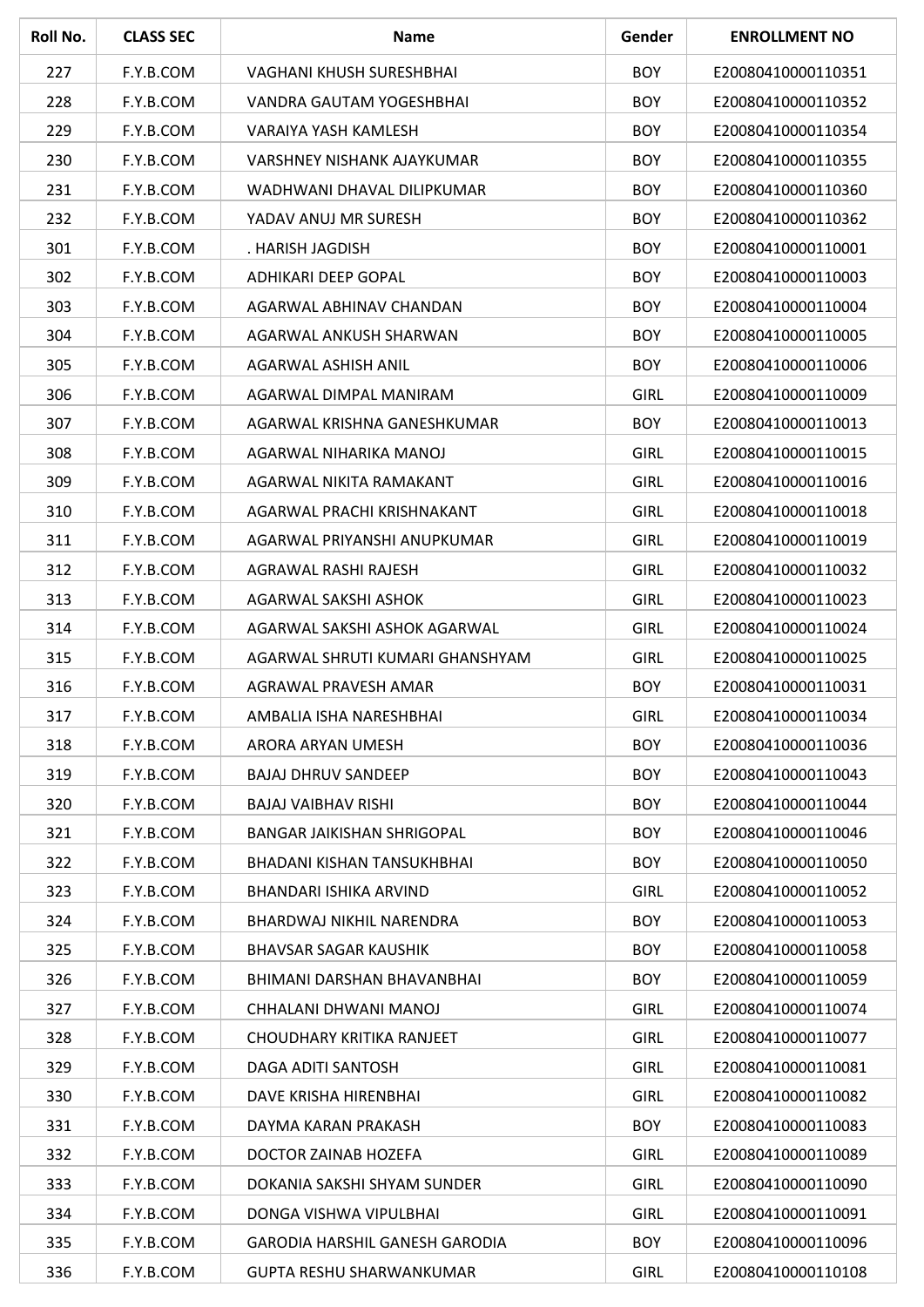| Roll No. | <b>CLASS SEC</b> | <b>Name</b>                        | Gender      | <b>ENROLLMENT NO</b> |
|----------|------------------|------------------------------------|-------------|----------------------|
| 337      | F.Y.B.COM        | <b>GUPTA UTTAM ANIL</b>            | <b>BOY</b>  | E20080410000110109   |
| 338      | F.Y.B.COM        | <b>GUPTA YASH NITIN</b>            | <b>BOY</b>  | E20080410000110110   |
| 339      | F.Y.B.COM        | HIMMATRAMKA NIMIT MANAK            | <b>BOY</b>  | E20080410000110113   |
| 340      | F.Y.B.COM        | JAIN DEEPAK NAVRATANKUMAR          | <b>BOY</b>  | E20080410000110119   |
| 341      | F.Y.B.COM        | <b>JAIN DEEPENDRA RAJESH</b>       | <b>BOY</b>  | E20080410000110120   |
| 342      | F.Y.B.COM        | <b>JAIN ISHA NAVIN</b>             | <b>GIRL</b> | E20080410000110123   |
| 343      | F.Y.B.COM        | JAIN KANISHKA JAGDISH              | <b>GIRL</b> | E20080410000110124   |
| 344      | F.Y.B.COM        | JAIN KASHIKA VINOD KUMAR JAIN      | <b>GIRL</b> | E20080410000110127   |
| 345      | F.Y.B.COM        | JAIN KHUSHI DINESHKUMAR            | <b>GIRL</b> | E20080410000110128   |
| 346      | F.Y.B.COM        | <b>JAIN SAMRIDHI SUSHIL</b>        | <b>GIRL</b> | E20080410000110138   |
| 347      | F.Y.B.COM        | JAIN SHREYANSH KALYAN              | <b>BOY</b>  | E20080410000110139   |
| 348      | F.Y.B.COM        | <b>JAIN YASH NAVEEN</b>            | <b>BOY</b>  | E20080410000110141   |
| 349      | F.Y.B.COM        | <b>JHA RITIKA SUBESH</b>           | <b>GIRL</b> | E20080410000110146   |
| 350      | F.Y.B.COM        | JOGANI PRINCE PRAKASHBHAI          | <b>BOY</b>  | E20080410000110148   |
| 351      | F.Y.B.COM        | KEJRIWAL ARYA AJAY                 | <b>GIRL</b> | E20080410000110152   |
| 352      | F.Y.B.COM        | MAKVANA PARTH RAJESH               | <b>BOY</b>  | E20080410000110172   |
| 353      | F.Y.B.COM        | MALI AMISHA DEVILAL                | <b>GIRL</b> | E20080410000110173   |
| 354      | F.Y.B.COM        | MALOO VAIBHAV HANUMANMAL           | <b>BOY</b>  | E20080410000110175   |
| 355      | F.Y.B.COM        | MANDLEWALA PRAKSHAL RUPESH         | <b>BOY</b>  | E20080410000110179   |
| 356      | F.Y.B.COM        | MINDA SHREYA RAJEEV                | <b>GIRL</b> | E20080410000110187   |
| 357      | F.Y.B.COM        | MISHRA SAKSHI AMRISH               | <b>GIRL</b> | E20080410000110191   |
| 358      | F.Y.B.COM        | MOR JAYESHKUMAR VINOD KUMAR        | <b>BOY</b>  | E20080410000110195   |
| 359      | F.Y.B.COM        | MUNDHRA KAJAL PANKAJRAY MUNDHRA    | <b>GIRL</b> | E20080410000110197   |
| 360      | F.Y.B.COM        | MUNDHRA NIRAJ BAJRANGLAL           | <b>BOY</b>  | E20080410000110198   |
| 361      | F.Y.B.COM        | NARANG ISHA NARENDER               | <b>GIRL</b> | E20080410000110199   |
| 362      | F.Y.B.COM        | NARWADE DARSHANBHAI RAJENDRABHAI   | <b>BOY</b>  | E20080410000110200   |
| 363      | F.Y.B.COM        | NATHANI DIVYA MAHESHBHAI           | <b>GIRL</b> | E20080410000110201   |
| 364      | F.Y.B.COM        | PARIHAR URVI JAGDISHKUMUAR PARIHAR | <b>GIRL</b> | E20080410000110215   |
| 365      | F.Y.B.COM        | PATEL KUSHKUMAR DIPESHKUMAR        | <b>BOY</b>  | E20080410000110229   |
| 366      | F.Y.B.COM        | PATEL NEELKUMAR MAHESHBHAI         | <b>BOY</b>  | E20080410000110232   |
| 367      | F.Y.B.COM        | PATHAN SHEHJADKHAN SAJIDKHAN       | <b>BOY</b>  | E20080410000110238   |
| 368      | F.Y.B.COM        | PATIDAR SONIA BHARATBHAI           | <b>GIRL</b> | E20080410000110239   |
| 369      | F.Y.B.COM        | PATIL ANUJA SHIVRAO                | <b>GIRL</b> | E20080410000110240   |
| 370      | F.Y.B.COM        | PODDAR PRIYA CHANDRA PRAKASH       | <b>GIRL</b> | E20080410000110243   |
| 371      | F.Y.B.COM        | PRAJAPATI AAYUSH RADHAKISHAN       | <b>BOY</b>  | E20080410000110247   |
| 372      | F.Y.B.COM        | PRAJAPATI KANAIYAKUMAR LALCHAND    | <b>BOY</b>  | E20080410000110248   |
| 373      | F.Y.B.COM        | PRAJAPATI SACHINKUMAR MAHESHBHAI   | <b>BOY</b>  | E20080410000110250   |
| 374      | F.Y.B.COM        | PRAJAPATI YANSHIKA SUBHASH         | <b>GIRL</b> | E20080410000110251   |
| 375      | F.Y.B.COM        | RAJPUROHIT MOHITKUMAR SHANTILAL    | <b>BOY</b>  | E20080410000110253   |
| 376      | F.Y.B.COM        | RAMAVAT TEENA BAJRANG              | <b>GIRL</b> | E20080410000110256   |
| 377      | F.Y.B.COM        | RAMAWAT KESHAV BHAWARLAL           | <b>BOY</b>  | E20080410000110258   |
| 378      | F.Y.B.COM        | RATHI GOVIND RAJESH                | <b>BOY</b>  | E20080410000110264   |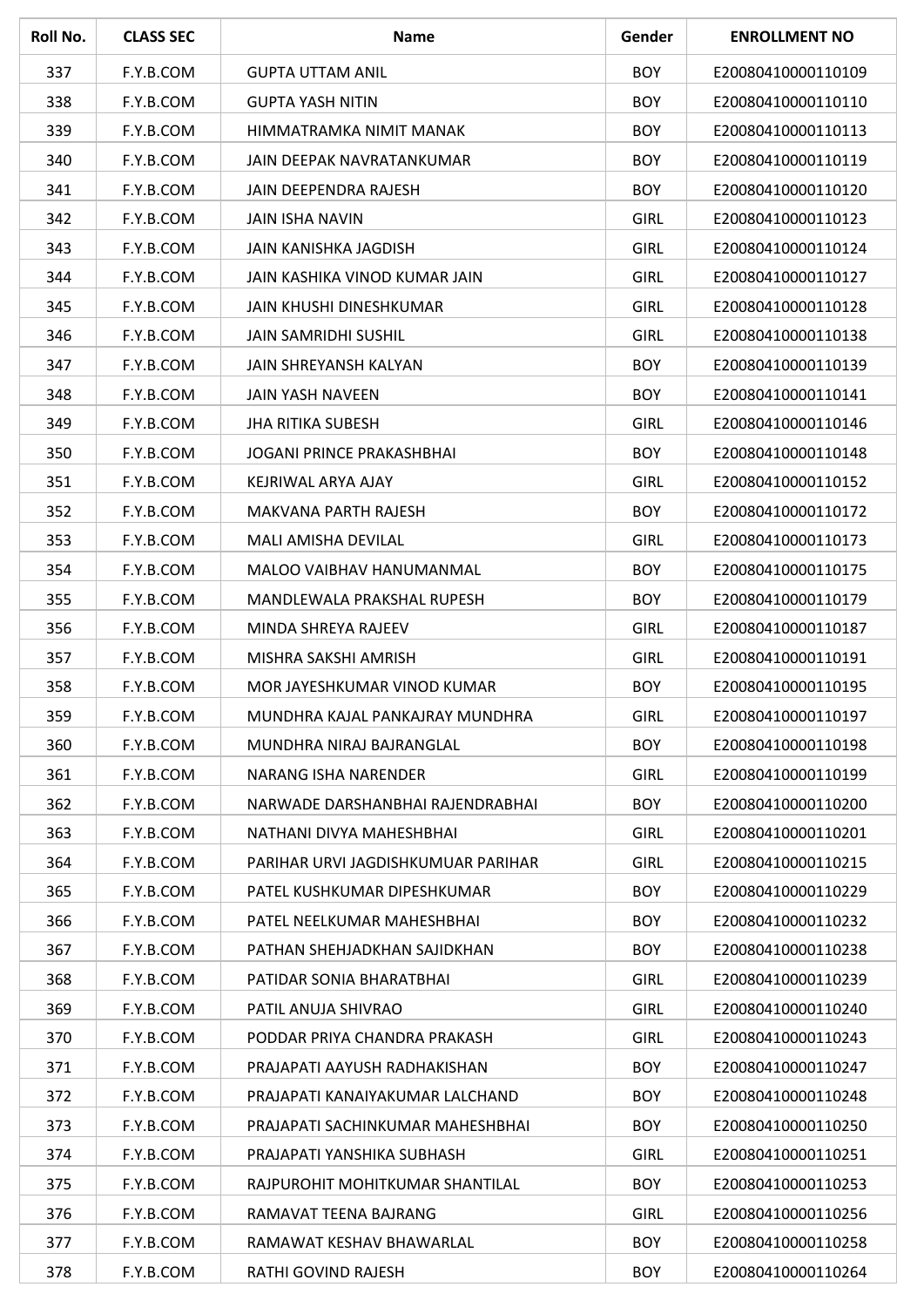| Roll No. | <b>CLASS SEC</b> | <b>Name</b>                      | Gender      | <b>ENROLLMENT NO</b> |
|----------|------------------|----------------------------------|-------------|----------------------|
| 379      | F.Y.B.COM        | RATHI HARSH MANISH               | <b>BOY</b>  | E20080410000110265   |
| 380      | F.Y.B.COM        | RATHI SNEHA MANOJ                | <b>GIRL</b> | E20080410000110266   |
| 381      | F.Y.B.COM        | SAIN NISHA SHIVCHARAN            | <b>GIRL</b> | E20080410000110272   |
| 382      | F.Y.B.COM        | SARDA SAKSHI PURSHOTTAM SARDA    | <b>GIRL</b> | E20080410000110277   |
| 383      | F.Y.B.COM        | SEN JITENDRA LALIT KUMAR         | <b>BOY</b>  | E20080410000110283   |
| 384      | F.Y.B.COM        | SHAH CHARMI PRAKASH              | <b>GIRL</b> | E20080410000110288   |
| 385      | F.Y.B.COM        | SHAH DARSHAN VINODKUMAR          | <b>BOY</b>  | E20080410000110289   |
| 386      | F.Y.B.COM        | SHAH DHVANI MAYUR                | <b>GIRL</b> | E20080410000110291   |
| 387      | F.Y.B.COM        | <b>SHAH YASH SUNIL</b>           | <b>BOY</b>  | E20080410000110301   |
| 388      | F.Y.B.COM        | SHARMA AKANSHA OM PRAKASH        | <b>GIRL</b> | E20080410000110302   |
| 389      | F.Y.B.COM        | SHARMA ARYAN NAVIN               | <b>BOY</b>  | E20080410000110303   |
| 390      | F.Y.B.COM        | SHARMA GUDDI VINODBHAI           | <b>GIRL</b> | E20080410000110306   |
| 391      | F.Y.B.COM        | SHARMA HIRAL SANDEEP             | <b>GIRL</b> | E20080410000110307   |
| 392      | F.Y.B.COM        | <b>SHARMA ISHA ARUN</b>          | <b>GIRL</b> | E20080410000110308   |
| 393      | F.Y.B.COM        | SHARMA KHUSHI RAKESH             | <b>GIRL</b> | E20080410000110310   |
| 394      | F.Y.B.COM        | SHETH SHRUTI RAKESHKUMAR         | <b>GIRL</b> | E20080410000110313   |
| 395      | F.Y.B.COM        | SINGH AMAN SATYENDRA             | <b>BOY</b>  | E20080410000110317   |
| 396      | F.Y.B.COM        | SINGH DIPANSHU SHITAL PRASAD     | <b>BOY</b>  | E20080410000110319   |
| 397      | F.Y.B.COM        | SINGH RAHUL KAMLESH              | <b>BOY</b>  | E20080410000110321   |
| 398      | F.Y.B.COM        | SINGH SUSHANT KAMLESHBHAI        | <b>BOY</b>  | E20080410000110324   |
| 399      | F.Y.B.COM        | SINGHAL DEEPTI VINAY KUMAR       | <b>GIRL</b> | E20080410000110325   |
| 400      | F.Y.B.COM        | SURYAVANSHI DIPALI NAMDEV        | <b>GIRL</b> | E20080410000110333   |
| 401      | F.Y.B.COM        | SUTHAR ROMIT JAYPRAKASH          | <b>BOY</b>  | E20080410000110336   |
| 402      | F.Y.B.COM        | THARAKAN ADHARSH RAMAKRISHNAN    | <b>BOY</b>  | E20080410000110341   |
| 403      | F.Y.B.COM        | TIWARI SHIMPI RAMKRUPAL          | <b>GIRL</b> | E20080410000110347   |
| 404      | F.Y.B.COM        | <b>VANKANI RISHAD SOHEL</b>      | <b>BOY</b>  | E20080410000110353   |
| 405      | F.Y.B.COM        | <b>VYAS JAYATI GOPAL</b>         | <b>GIRL</b> | E20080410000110359   |
| 406      | F.Y.B.COM        | WAGH KETAN RAJENDRA              | <b>BOY</b>  | E20080410000110361   |
| 407      | F.Y.B.COM        | YADAV DIMPAL BALVEER             | <b>GIRL</b> | E20080410000110363   |
| 408      | F.Y.B.COM        | YADAV KOMAL RAJESH               | <b>GIRL</b> | E20080410000110364   |
| 409      | F.Y.B.COM        | ZALA DIVYARAJSINH DHARMENDRASINH | <b>BOY</b>  | E20080410000110367   |
| 501      | F.Y.B.COM        | <b>ADATIA PARTH MEHUL</b>        | <b>BOY</b>  | E20080410000110002   |
| 502      | F.Y.B.COM        | AGARWAL GOVIND MANOJ             | <b>BOY</b>  | E20080410000110010   |
| 503      | F.Y.B.COM        | AGARWAL SHUBHAM SUNIL            | <b>BOY</b>  | E20080410000110026   |
| 504      | F.Y.B.COM        | AGARWAL TISHA BHAGWANDAS         | <b>GIRL</b> | E20080410000110027   |
| 505      | F.Y.B.COM        | AGARWAL VANSH MAHAVIR PRASAD     | <b>BOY</b>  | E20080410000110028   |
| 506      | F.Y.B.COM        | AJMERI NEEL DINESHBHAI           | <b>BOY</b>  | E20080410000110033   |
| 507      | F.Y.B.COM        | BAHETI AASTHA MAHENDRA           | <b>GIRL</b> | E20080410000110040   |
| 508      | F.Y.B.COM        | <b>BAID RITIKA SUSHIL</b>        | <b>GIRL</b> | E20080410000110042   |
| 509      | F.Y.B.COM        | <b>BANKA YOGESH MANISH</b>       | <b>BOY</b>  | E20080410000110047   |
| 510      | F.Y.B.COM        | BARVALIYA VINIT BHAVESHBHAI      | <b>BOY</b>  | E20080410000110048   |
| 511      | F.Y.B.COM        | BHATTAR ADITYA OMPRAKASH         | <b>BOY</b>  | E20080410000110056   |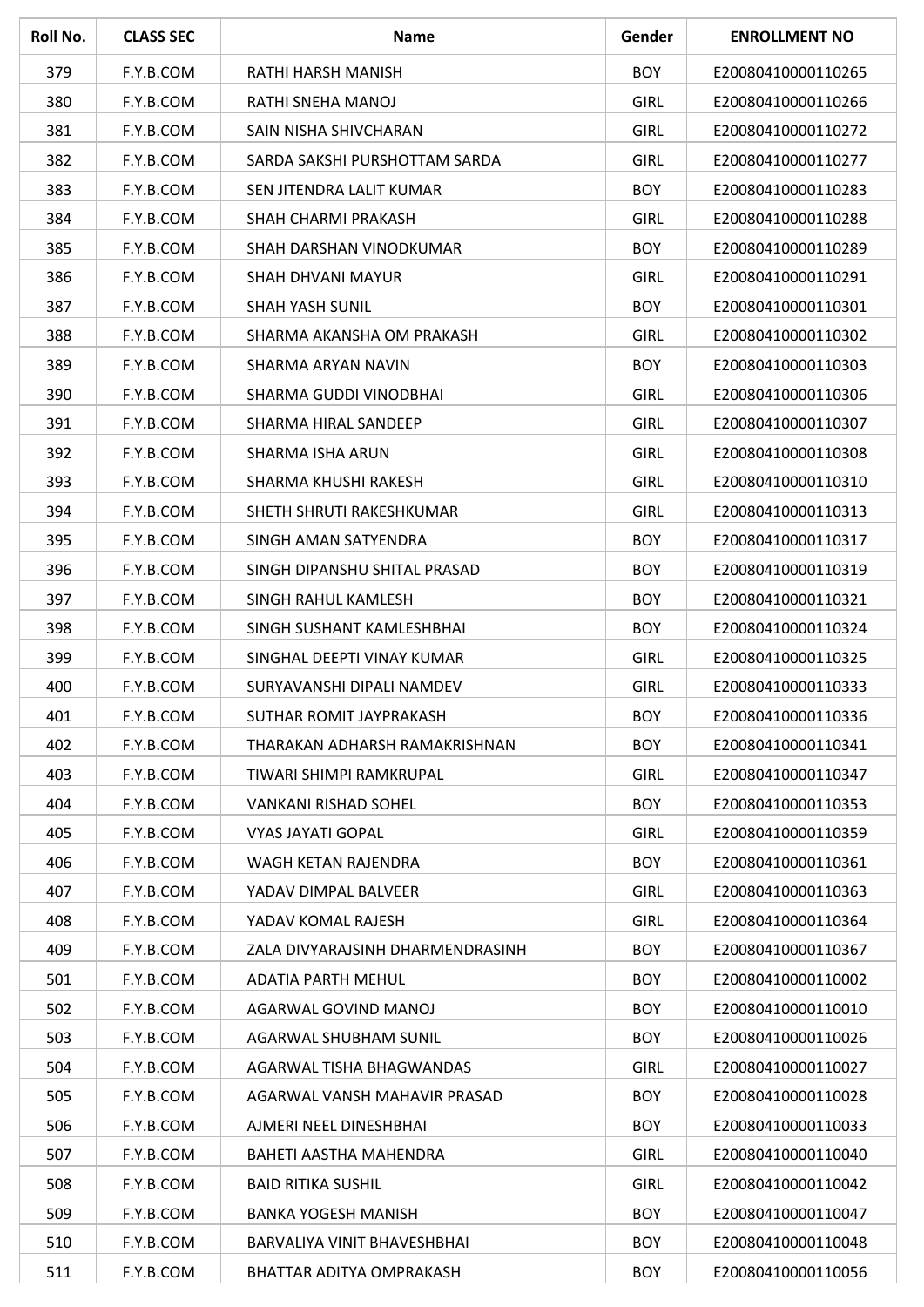| Roll No. | <b>CLASS SEC</b> | <b>Name</b>                       | Gender      | <b>ENROLLMENT NO</b> |
|----------|------------------|-----------------------------------|-------------|----------------------|
| 512      | F.Y.B.COM        | <b>BOHRA JEET ARUNKUMAR</b>       | <b>BOY</b>  | E20080410000110062   |
| 513      | F.Y.B.COM        | <b>BOHRA SEJAL POKHRAJBHAI</b>    | <b>BOY</b>  | E20080410000110063   |
| 514      | F.Y.B.COM        | CAMA KAIZAN KAIZAD                | <b>BOY</b>  | E20080410000110066   |
| 515      | F.Y.B.COM        | CHANDAK DIVYA MAHENDRA            | <b>GIRL</b> | E20080410000110067   |
| 516      | F.Y.B.COM        | CHANDAK KHYATI BHUPENDRA          | <b>GIRL</b> | E20080410000110068   |
| 517      | F.Y.B.COM        | CHAUDHARI MUSKAN VAJIR SINGH      | <b>GIRL</b> | E20080410000110069   |
| 518      | F.Y.B.COM        | CHAUDHARY RAHUL JAGDISH           | <b>BOY</b>  | E20080410000110071   |
| 519      | F.Y.B.COM        | CHAUHAN RAVIBHAI VENIRAM          | <b>BOY</b>  | E20080410000110072   |
| 520      | F.Y.B.COM        | CHAWLA ANSH SURENDER PAL          | <b>BOY</b>  | E20080410000110073   |
| 521      | F.Y.B.COM        | CHOUDHARY NIRMALA GENARAM         | <b>GIRL</b> | E20080410000110078   |
| 522      | F.Y.B.COM        | DADWANI KAREENA HARISH            | <b>GIRL</b> | E20080410000110080   |
| 523      | F.Y.B.COM        | DHAGE SNEHA MADHAV                | <b>GIRL</b> | E20080410000110084   |
| 524      | F.Y.B.COM        | DHANGAR JAGDISH KRISHNA           | <b>BOY</b>  | E20080410000110085   |
| 525      | F.Y.B.COM        | DHOOT RAGHAV SANJAY               | <b>BOY</b>  | E20080410000110088   |
| 526      | F.Y.B.COM        | DOSHI JEET PARESHBHAI             | <b>BOY</b>  | E20080410000110092   |
| 527      | F.Y.B.COM        | <b>DOSHI JOY JIGNESHBHAI</b>      | <b>BOY</b>  | E20080410000110093   |
| 528      | F.Y.B.COM        | <b>GARG SACHIN PRAVIN</b>         | <b>BOY</b>  | E20080410000110095   |
| 529      | F.Y.B.COM        | <b>GOEL HEMANGI PRAVEEN KUMAR</b> | <b>GIRL</b> | E20080410000110100   |
| 530      | F.Y.B.COM        | <b>GOHIL JANVI CHANDUBHAI</b>     | <b>GIRL</b> | E20080410000110101   |
| 531      | F.Y.B.COM        | GONAWALA HARI ARUNKUMAR           | <b>BOY</b>  | E20080410000110102   |
| 532      | F.Y.B.COM        | <b>GORIWALE SUNNY SANJAY</b>      | <b>BOY</b>  | E20080410000110104   |
| 533      | F.Y.B.COM        | <b>GURJAR POOJABEN ATROOP</b>     | <b>GIRL</b> | E20080410000110111   |
| 534      | F.Y.B.COM        | HERPLANI NIRAJ PRAHLADBHAI        | <b>BOY</b>  | E20080410000110112   |
| 535      | F.Y.B.COM        | INDRAWAT HARSHIT PARASBHAI        | <b>BOY</b>  | E20080410000110115   |
| 536      | F.Y.B.COM        | JAIN ADITYA RANJEETBHAI           | <b>BOY</b>  | E20080410000110116   |
| 537      | F.Y.B.COM        | JAIN CHANDRIKA MAHENDRA           | <b>GIRL</b> | E20080410000110118   |
| 538      | F.Y.B.COM        | JAIN DIPTI PARASBHAI              | <b>GIRL</b> | E20080410000110121   |
| 539      | F.Y.B.COM        | <b>JAIN GAURAV RAKESH</b>         | <b>BOY</b>  | E20080410000110122   |
| 540      | F.Y.B.COM        | <b>JAIN KHUSHI MUKESH</b>         | <b>GIRL</b> | E20080410000110129   |
| 541      | F.Y.B.COM        | <b>JAIN KUNAL KAPIL</b>           | <b>BOY</b>  | E20080410000110130   |
| 542      | F.Y.B.COM        | <b>JAIN MOKSH RAMESH</b>          | <b>BOY</b>  | E20080410000110132   |
| 543      | F.Y.B.COM        | <b>JAIN PURVASHI ANIL</b>         | <b>GIRL</b> | E20080410000110136   |
| 544      | F.Y.B.COM        | <b>JAIN RAHUL VINOD</b>           | <b>BOY</b>  | E20080410000110137   |
| 545      | F.Y.B.COM        | JANGID SANJAYKUMAR BAJRANGLAL     | <b>BOY</b>  | E20080410000110143   |
| 546      | F.Y.B.COM        | JHA KAMALKUMAR MANOJKUMAR         | <b>BOY</b>  | E20080410000110144   |
| 547      | F.Y.B.COM        | <b>JHA PREETI GOPAL</b>           | <b>GIRL</b> | E20080410000110145   |
| 548      | F.Y.B.COM        | KHAN MO FARUQUE MO DEEN           | <b>BOY</b>  | E20080410000110154   |
| 549      | F.Y.B.COM        | KHATOD DHWANIL RAJESH             | <b>BOY</b>  | E20080410000110155   |
| 550      | F.Y.B.COM        | KHATTRI LUV KISHANKUMAR KHATRI    | <b>BOY</b>  | E20080410000110156   |
| 551      | F.Y.B.COM        | KHILWANI VASUDEV KANAIYALAL       | <b>BOY</b>  | E20080410000110157   |
| 552      | F.Y.B.COM        | KHOJA IQRA IRFAN                  | <b>GIRL</b> | E20080410000110158   |
| 553      | F.Y.B.COM        | KHYANI VINIT NARESH               | <b>BOY</b>  | E20080410000110160   |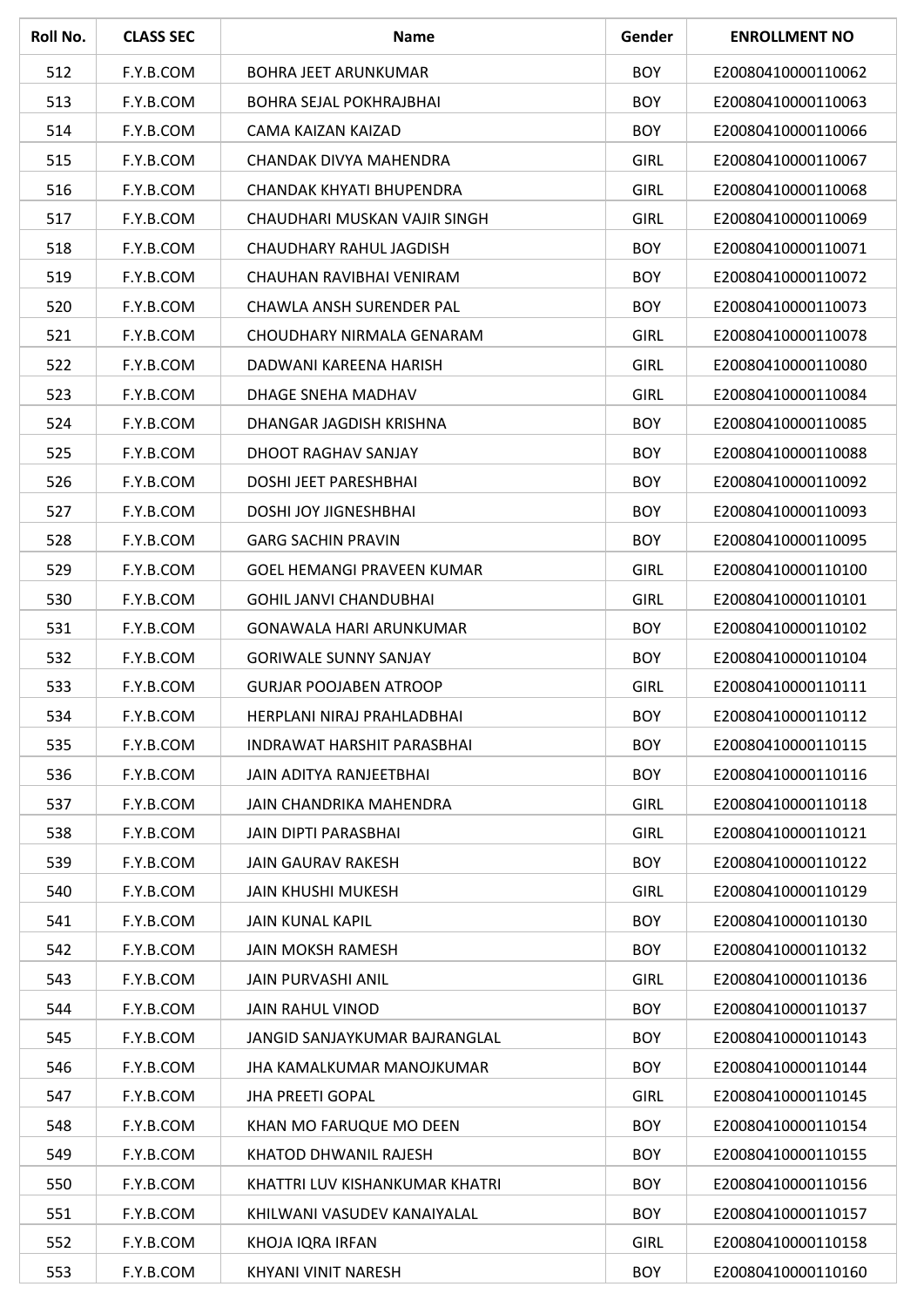| Roll No. | <b>CLASS SEC</b> | <b>Name</b>                            | Gender      | <b>ENROLLMENT NO</b> |
|----------|------------------|----------------------------------------|-------------|----------------------|
| 554      | F.Y.B.COM        | KUSHWAHA GANESH KAMLESH                | <b>BOY</b>  | E20080410000110163   |
| 555      | F.Y.B.COM        | LAD KOMAL PARESHKUMAR                  | <b>GIRL</b> | E20080410000110164   |
| 556      | F.Y.B.COM        | LAKHOTIA ANJALI MANOJ                  | <b>GIRL</b> | E20080410000110165   |
| 557      | F.Y.B.COM        | LALWANI AYUSH ASHOKLAL                 | <b>BOY</b>  | E20080410000110166   |
| 558      | F.Y.B.COM        | LALWANI SAHIL MANOJ                    | <b>BOY</b>  | E20080410000110167   |
| 559      | F.Y.B.COM        | MAHESHWARI RISHI RAJESH                | <b>BOY</b>  | E20080410000110168   |
| 560      | F.Y.B.COM        | <b>MAHTO SANGITA SHANKAR</b>           | <b>GIRL</b> | E20080410000110170   |
| 561      | F.Y.B.COM        | MALOO CHIRAG OM PRAKASH                | <b>BOY</b>  | E20080410000110174   |
| 562      | F.Y.B.COM        | MAURYA NEERAJ SANTLAL                  | <b>BOY</b>  | E20080410000110181   |
| 563      | F.Y.B.COM        | MAURYA RAVI DAYARAM                    | <b>BOY</b>  | E20080410000110182   |
| 564      | F.Y.B.COM        | MEHTA SHREYA RAVINDRAKUMAR             | <b>GIRL</b> | E20080410000110184   |
| 565      | F.Y.B.COM        | MISHRA GAURAV ARVIND                   | <b>BOY</b>  | E20080410000110188   |
| 566      | F.Y.B.COM        | MISHRA MAHIMA NARESH                   | <b>GIRL</b> | E20080410000110189   |
| 567      | F.Y.B.COM        | <b>MODI DHANISHA DEVANG</b>            | <b>GIRL</b> | E20080410000110193   |
| 568      | F.Y.B.COM        | PAL MANGESH GULLU                      | <b>BOY</b>  | E20080410000110206   |
| 569      | F.Y.B.COM        | PANDEY RICHABEN RAJUBHAI               | <b>GIRL</b> | E20080410000110208   |
| 570      | F.Y.B.COM        | PANDEY SURAJ SHIVKARAN                 | <b>BOY</b>  | E20080410000110209   |
| 571      | F.Y.B.COM        | PANJWANI NITESH DINESH                 | <b>BOY</b>  | E20080410000110210   |
| 572      | F.Y.B.COM        | PANPALIYA PRATHAM KANWARLAL            | <b>BOY</b>  | E20080410000110211   |
| 573      | F.Y.B.COM        | PATEL ANITA PKBR SINH                  | <b>GIRL</b> | E20080410000110216   |
| 574      | F.Y.B.COM        | PATEL ANKIT RAJENDRA PRASAD            | <b>BOY</b>  | E20080410000110217   |
| 575      | F.Y.B.COM        | PATEL ARVIND SHIVKUMAR                 | <b>BOY</b>  | E20080410000110218   |
| 576      | F.Y.B.COM        | PATEL DEVANSHI DHARMENDRA PATEL        | <b>GIRL</b> | E20080410000110220   |
| 577      | F.Y.B.COM        | PATEL JEET CHANDRAKANT                 | <b>BOY</b>  | E20080410000110226   |
| 578      | F.Y.B.COM        | PATEL KRISHNA KISHORBHAI               | <b>GIRL</b> | E20080410000110227   |
| 579      | F.Y.B.COM        | PATEL KUSH SNEHALBHAI                  | <b>BOY</b>  | E20080410000110228   |
| 580      | F.Y.B.COM        | PATHAK SANSKRUTI MAYUR                 | <b>GIRL</b> | E20080410000110235   |
| 581      | F.Y.B.COM        | PODDAR KUNAL VIJAY                     | <b>BOY</b>  | E20080410000110242   |
| 582      | F.Y.B.COM        | PRADHAN VASUDEV PRAMOD                 | <b>BOY</b>  | E20080410000110245   |
| 583      | F.Y.B.COM        | PRAJAPAT ROHIT BHARATKUMAR             | <b>BOY</b>  | E20080410000110246   |
| 584      | F.Y.B.COM        | PRAJAPATI PAYAL RAMAVTAR               | <b>GIRL</b> | E20080410000110249   |
| 585      | F.Y.B.COM        | RADADIYA ISHABEN RAMESHBHAI            | <b>GIRL</b> | E20080410000110252   |
| 586      | F.Y.B.COM        | RAJPUT SNEHA SURESH SINGH              | <b>GIRL</b> | E20080410000110255   |
| 587      | F.Y.B.COM        | RANA HENI KANAIYABHAI                  | <b>GIRL</b> | E20080410000110259   |
| 588      | F.Y.B.COM        | RANKAWAT ANJALI NARENDRA               | <b>GIRL</b> | E20080410000110260   |
| 589      | F.Y.B.COM        | RATHI ANANDKUMAR OMPRAKASH             | <b>BOY</b>  | E20080410000110262   |
| 590      | F.Y.B.COM        | RATHI GHANSHYAM KAMAL KISHORE          | <b>BOY</b>  | E20080410000110263   |
| 591      | F.Y.B.COM        | RATHORE CHANDRADEEPSINGH MAHENDRASINGH | <b>BOY</b>  | E20080410000110269   |
| 592      | F.Y.B.COM        | RESHAMWALA TUSHI JIGNESHKUMAR          | <b>GIRL</b> | E20080410000110270   |
| 593      | F.Y.B.COM        | RUPAPARA DHRUVIN DHIRAJLAL             | <b>BOY</b>  | E20080410000110271   |
| 594      | F.Y.B.COM        | SARKATE SUSHMITA SUNIL                 | <b>GIRL</b> | E20080410000110278   |
| 595      | F.Y.B.COM        | SAROJ PRABHAKAR GOVINDBHAI             | <b>BOY</b>  | E20080410000110279   |